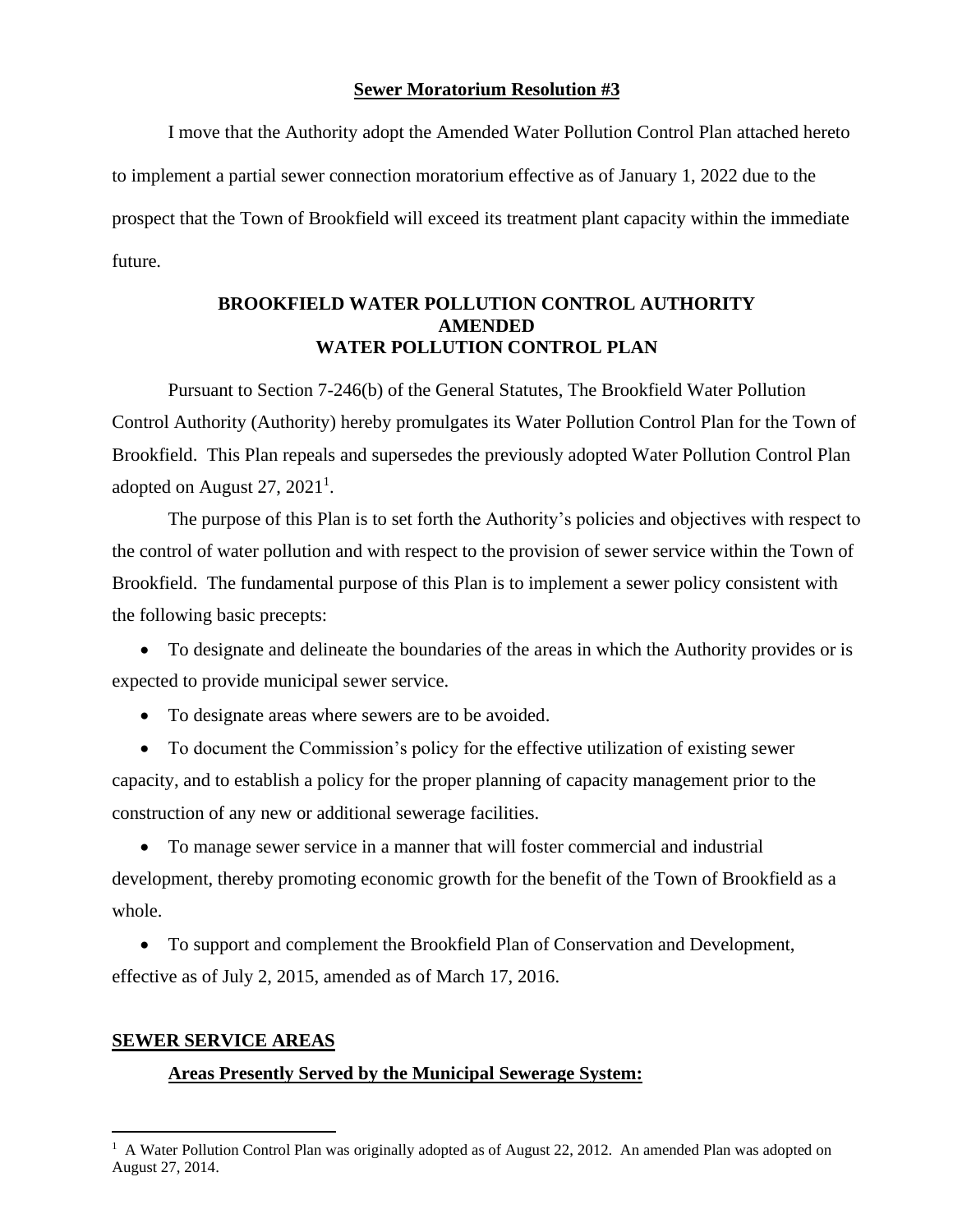Subject to the limitations hereafter set forth and as otherwise contained in the Sewer Use Rules and Regulations, the areas presently served by the municipal sewerage system are depicted on a map entitled "Water Pollution Control Authority, Brookfield, Connecticut, Scale 1"=1,500' Adopted 8/27/2014, Revised 10/28/2020", prepared by Langan CT, Inc. of 555 Long Warf Drive, New Haven, Connecticut 06511-6107 (hereafter "Sewer Service Area Map") as said map may be revised by the Authority from time to time. A copy of said Sewer Service Area Map, as it may be hereafter amended, is incorporated herein by reference. These areas include the following historically defined sewer areas:

#### **(a) Southwest and Federal Road Sewer Areas:**

The Southwest and Federal Road Sewer Areas comprise those properties serviced by existing sanitary sewers within the Federal Road corridor, and includes the area of Grays Bridge Road, Old New Milford Road, Greenknoll Drive, Junction Road (Route 133), Commerce Drive and Laurel Hill Road, Delmar Drive, Sandy Lane and Old Grays Bridge Road in which municipal sewers presently exist. The Southwest Area is generally defined as the area located southerly of the intersection of Federal Road and Junction Road (Route 133). The Federal Road Sewer Area is generally defined as the area located north of the intersection of Federal Road and Junction Road (Route 133) to the New Milford town line. The Southwest and Federal Road Sewer Areas consist of properties presently connected to the sewer system, properties for which a benefit assessment has been levied or is expected to be levied and properties for which a reservation of sewer capacity has been formally established.

#### **(b) Center School Sewer Extension Area:**

The Center School Sewer Extension Area comprises those properties presently served by and connected to the existing Center School Sewer Extension along Silvermine and Pocono Roads, including Center School.

#### **(c) White Turkey / Candlewood Lake Road Sewer Area:**

The White Turkey / Candlewood Lake Road Sewer Area comprises those properties presently served by and connected to the existing sanitary sewer extending from Federal Road to the Huckleberry Hill School.

#### **(d) West Whisconier Hill Road (Three Condominium) Sewer Area:**

The West Whisconier Hill Road **(**Three Condominium) Sewer Area comprises those properties presently served and connected and those properties presently assessed within the following condominium projects: Stony Hill Village Condominiums, Whisconier Village Condominiums and Cedar Brook Condominiums. The sewer district also serves properties presently assessed within a limited area zoned for industrial use along Vale Road (including 101,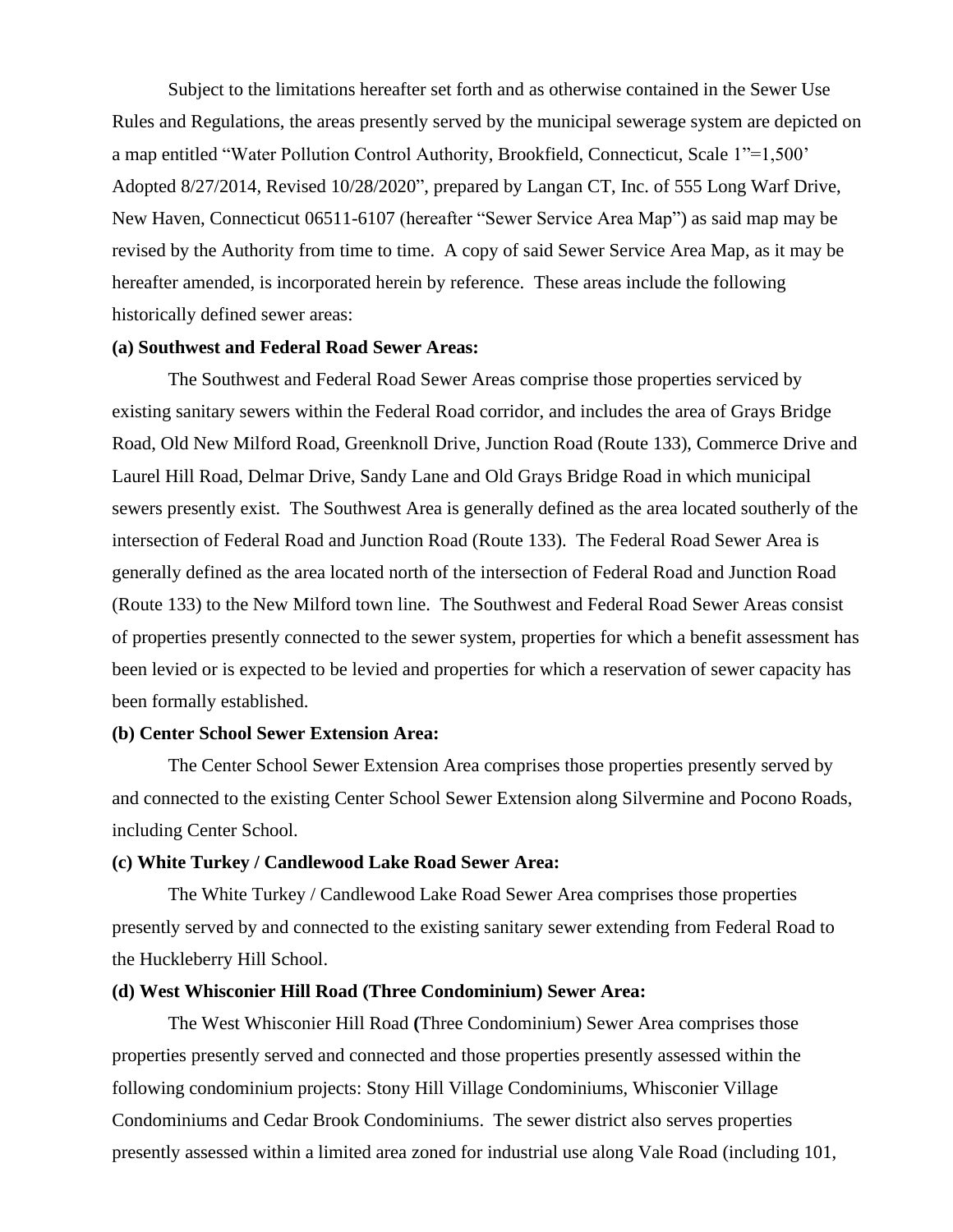101 A and 111 Park Ridge Road, (all formerly 20 Vale Road), Sand Cut Road and Gray's Bridge Road and the Whisconier School. No property other than the specified condominiums, the Whisconier School and the industrial properties for which a benefit assessment is levied may connect to this sewer extension.

#### **(e) Brookfield High School Sewer Area:**

The Brookfield High School Sewer Area is a sewer extension running to the Brookfield High School from the Center School Sewer Extension. This is a single use municipal sewer area to serve the Brookfield High School only. No property other than the Brookfield High School may be connected to this sewer extension.

#### **(f) High Meadow / Ledgewood/ Newbury Crossing Sewer Area**

This sewer area serves the High Meadow, Ledgewood and Newbury Crossing condominium projects by means of an extension from the Center School Sewer Extension to provide sewer service to the High Meadow, Ledgewood and Newbury Crossing condominium projects.

The properties located within the foregoing sewer service areas are indicated on the aforesaid Sewer Service Area Map as follows:

(Green) "Connected to sewer"

(Orange) "Assessed but not connected"

(Blue) "Future Anticipated" .

#### **Areas where municipal sewerage facilities are planned:**

#### **(a) 37 Old Route 7:**

A sewer extension has been permitted to serve premises known as 37 Old Route 7. The project has been fully designed and approved for construction as an owner financed sewer expansion.

#### **(b) 101-105 Laurel Hill Road**

A sewer extension in Laurel Hill Road has been permitted to serve premises known as 101- 105 Laurel Hill Road. The project has been fully designed and approved for construction as an owner financed sewer expansion.

#### **(c) Central Sewer Corridor Expansion**

The Brookfield Plan of Conservation and Development contemplates expansion of the central sewer corridor to serve additional commercial and industrial properties outside of the Southwest and Federal Road Sewer Areas. The Authority reserves the exclusive discretion to manage existing treatment plant capacity and to determine when and how these areas might be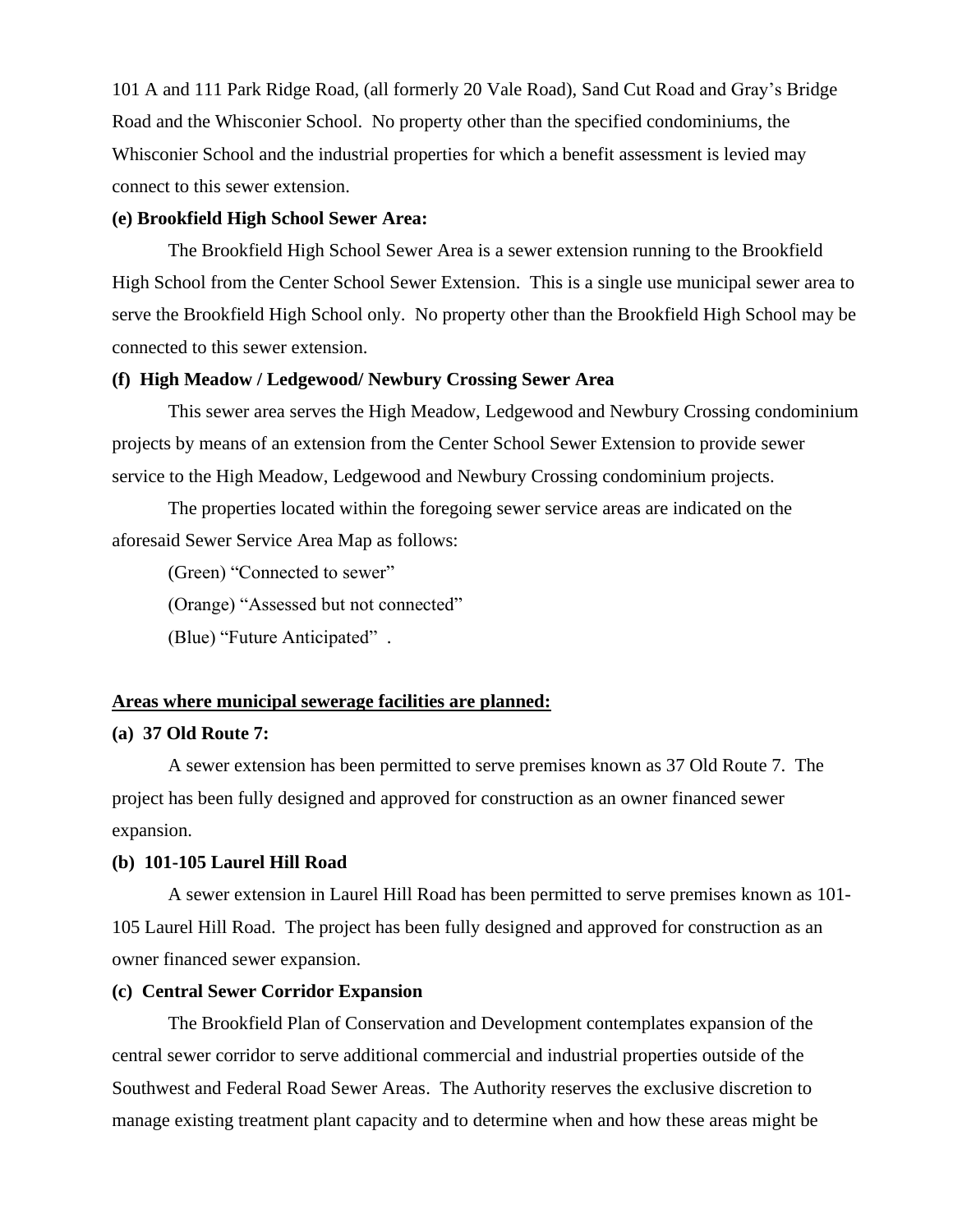served. At present, the Authority anticipates that no capacity to serve these areas is available. Such areas are identified are identified as follows:

(Light Blue) "Future anticipated areas"

#### **AREAS WHERE SEWERS ARE TO BE AVOIDED**

The Town of Brookfield presently has an InterLocal agreement with the City of Danbury allowing 500,000 gallons per day of wastewater discharge from Brookfield to be treated at the Danbury Wastewater Treatment Plant. The Authority expects that allocation of treatment capacity to be reduced to 380,000 gallons per day effective in calendar year 2023. The Authority has determined that all capacity available within the 380,000 gallons per day limitation has been previously allocated to existing sewer users or to parties having valid, unexpired sewer connection permits. As such, no additional sewer treatment capacity is currently available to the Town of Brookfield. Vacant properties located within existing sewer areas for which an assessment has been levied and paid may be permitted discharges not to exceed 2,000 gallons per day or discharges calculated at the rate of 400 gallons per day, per acre, whichever is greater<sup>2</sup>. Improved properties presently or previously connected to the municipal sewer for which an assessment has been levied and paid may be permitted discharges not to exceed 2,000 gallons per day or 150% of existing or pre-existing design flows, whichever is greater.<sup>3</sup> All such discharges shall be approved on a case by case basis subject to a determination that the Authority may permit such discharge without penalty.

As to other areas, the Authority concludes that a policy of sewer avoidance is appropriate for all areas of Brookfield that are not served or to be served by existing or planned sewerage facilities. The only recognized exception to this sewer avoidance policy is when municipal sewers are the only reasonable means of remediating water pollution caused by multiple septic failures in a particular geographic area. With this limited exception, the Authority will not extend, nor permit the extension, of sewers to serve areas or properties outside of the existing or planned sewer service areas.

Given this policy of sewer avoidance, new development and construction beyond the limits of these sewer service areas shall not exceed the ability of the land on which it is located to adequately support proper on-site subsurface wastewater disposal. The Authority expects that

<sup>&</sup>lt;sup>2</sup> Example 1: a vacant 10 acre parcel will be allowed a discharge up to 4,000 gallons per day based on design flows: 400 gallons per day times 10 acres equals 4,000 gallons per day.

<sup>&</sup>lt;sup>3</sup> Example 2: a property connected or previously connected to the municipal sewer with discharge of 2,000 gallons per day based on design flow may be torn down and permitted an expansion that increases that discharge to a maximum of 3,000 gallons per day. A property with a discharge of 250 gallons per day, however, would be allowed a maximum discharge of 2,000 gallons per day since this is greater than the gallonage calculated at 150% of existing discharge.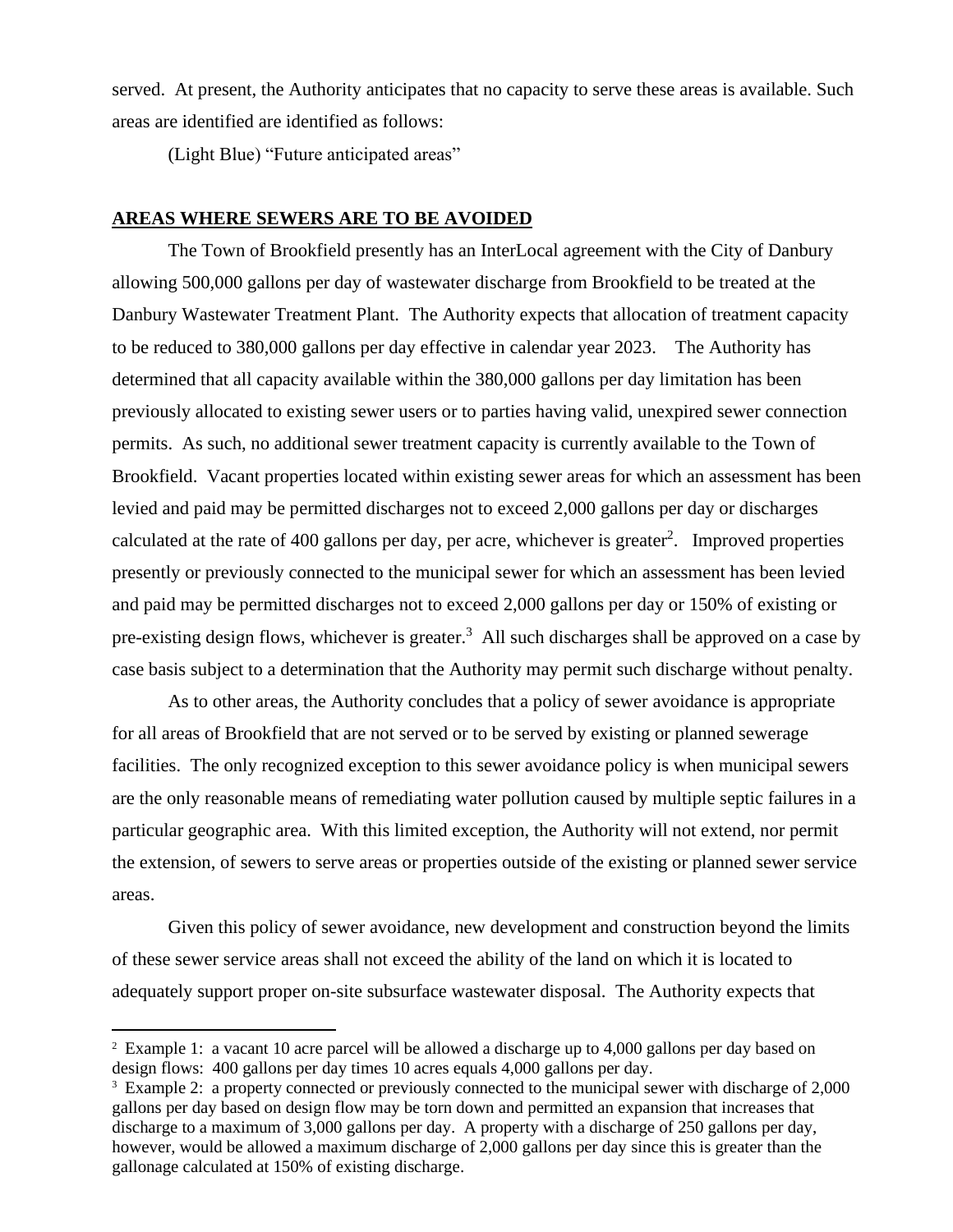appropriate municipal agencies, including but not limited to the Planning Commission, Zoning Commission, and Building and Health Departments, will effect policies to assure the long term adequacy of on-site disposal, including the monitoring of disposal systems, the identification of malfunctioning systems and the requirement for effective on- site repairs. Deviation from this sewer avoidance policy shall be entertained only in cases where municipal sewer construction is the only reasonable means to mitigate an existing or threatened pollution problem.

The properties that are subject to this sewer avoidance policy are indicated as follows on the aforesaid Sewer Service Area map:

#### (White) – "Sewer avoidance areas"**FAILURE ONLY SEWER CONNECTIONS**

It is the intention of the Authority that no properties other than those included in a designated and defined Sewer Service Area shall be allowed to connect to the municipal sewerage system, regardless of the proximity of that property to a municipal sewer. Nonetheless, the Authority may approve the connection to a municipal sewerage system of one or more lots located outside of the boundaries of a Sewer Service Area pursuant to Section 1.2(c) of the Sewer Use Rules and Regulations if all of the following criteria have been met:

1. The connection of such lot to the sewerage system must be necessary to remedy the failure of a subsurface sewage disposal system or to prevent the unreasonable pollution of groundwater by the operation of an existing subsurface sewage disposal system on the lot;

2. The Authority must be provided with written certifications by a professional engineer properly licensed within the State of Connecticut and by the Town Sanitarian or Health Officer, or a Town consultant having equivalent qualifications, that it is not feasible to repair or replace the failed septic system on-site, or to make such on-site corrections as would be sufficient to prevent the continued unreasonable pollution of groundwater as a result of the operation of the system;

3. The subsurface sewage disposal system at issue must either have been (i) in existence on November 15, 2000, or (ii) constructed after the date of adoption of these Regulations in accordance with the requirements of the then existing Public Health Code;

4. The Authority must determine that there is sufficient capacity available in the sewerage system to accommodate the additional wastewater flows; and

5. The entire costs of the connection, including the cost of any sewer extension, shall be paid by the lot owner.

The properties that may be permitted a sewer connection on a "failure only" basis are indicated as follows on the aforesaid Sewer Service Area Map:

(Yellow) "Failure only connection"

# **AREAS WHERE EXISTING AND POTENTIAL SEPTIC SYSTEM FAILURES EXIST**: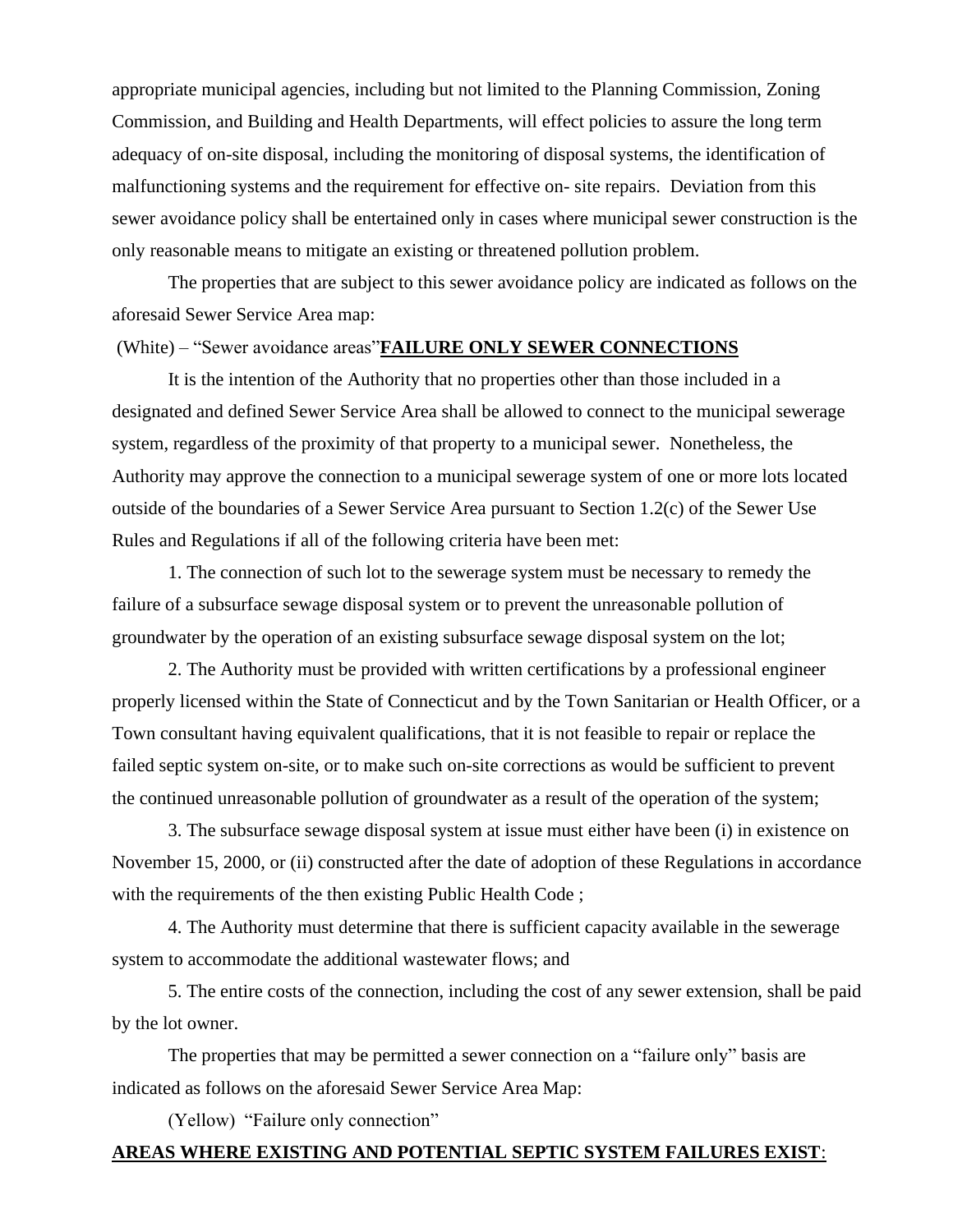The Authority considers several areas of Town to be "potential remediation areas". These are designated on the aforesaid Sewer Service Area map as:

(Red) - "Areas of Concern"

The Authority anticipates that municipal sewer service may eventually be extended to serve these areas. The Authority, presently, has no schedule for design or construction of sewers to serve these areas and expects that action will not be taken until such time as funding and need coincide. The Authority recognizes that long term needs may require localized treatment of wastewater by "community sewerage systems" or by extension of collector sewers to serve these areas. The Authority will be sensitive to sewer extension proposals submitted by the private sector when such proposals serve the public interest by providing for the extension of limited sized sewers to remediate problems in these remote areas.

#### **COMMUNITY SEWERAGE SYSTEMS**

Community sewerage systems (as defined in Section 7-245 of the Connecticut General Statutes) shall not be used as a device to extend sewer service for new construction beyond the limits of the existing sewer districts. Unless necessary to abate or mitigate an existing or imminent pollution problem, no community sewerage system involving package treatment plants, subsurface septic systems or subsurface leaching systems shall be permitted in the Town of Brookfield.

It is recognized that several historical existing, privately owned community sewerage systems having subsurface septic systems or subsurface leaching systems currently exist. These include Lake Lillinoah Condominiums, Brookfield Hills Condominiums, Woodcreek Village Condominiums and Orchard Place Condominiums. None of these community sewerage systems were approved by the Brookfield Water Pollution Control Authority and none are subject to a management agreement with the WPCA to ensure effective operation, management, maintenance or replacement.

High Meadow Condominiums, Ledgewood Condominiums and Newbury Crossing Condominiums are located in the High Meadow / Ledgewood/ Newbury Crossing Sewer Area. Although sewer service is provided to these condominiums each condominium will continue to maintain a community sewerage system consisting of gravity sewers and small pump stations as necessary to convey condominium sewage to the municipal system.

Other privately owned community sewerage systems that are presently connected to the municipal sewer system serve Cedarbrook Condominiums, Sandy Lane Village Condominiums, Stony Hill Village Condominiums, Whisconier Village Condominiums, Rollingwood Village Condominiums and Newbury Village Condominiums.